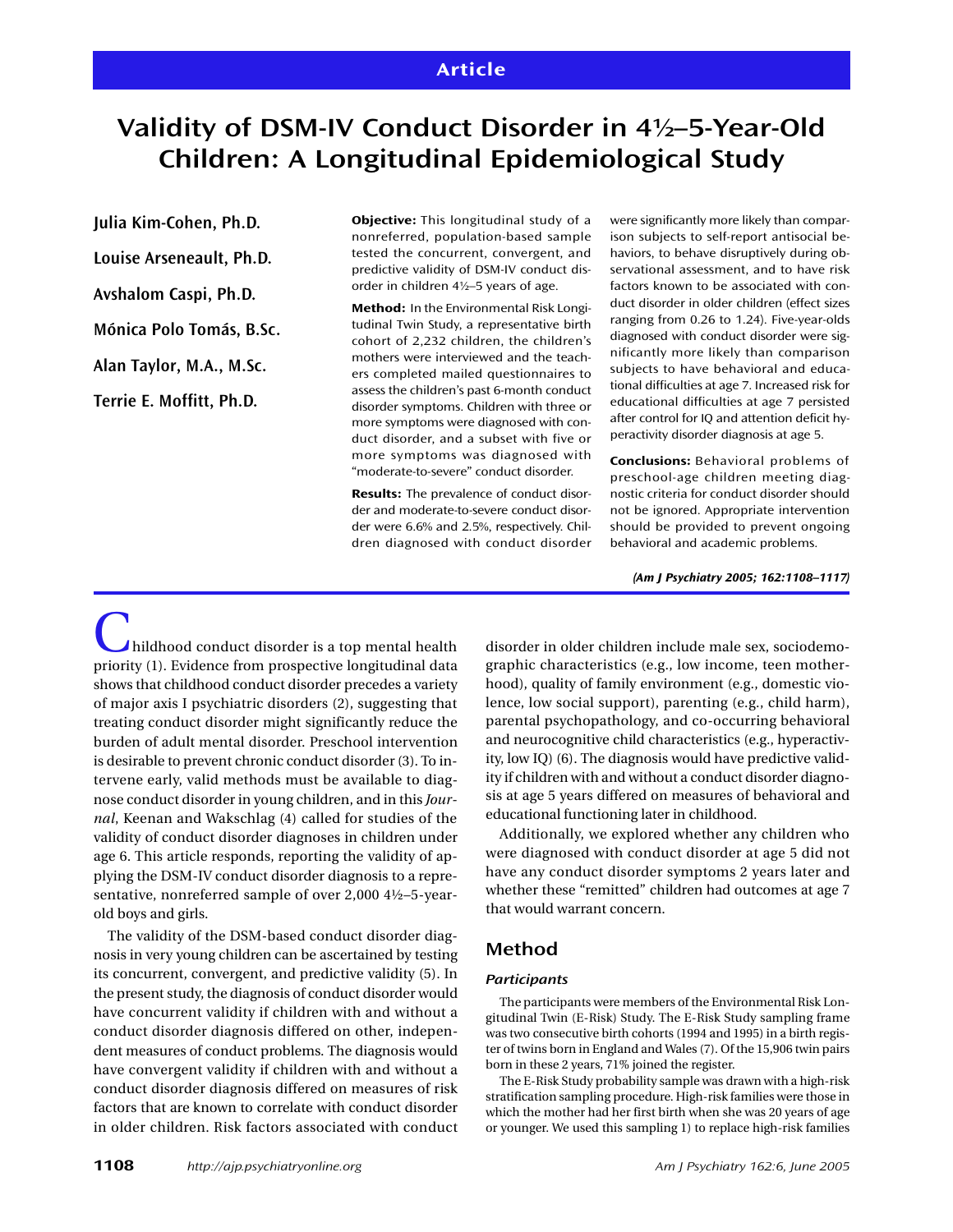who were selectively lost to the register through nonresponse and 2) to ensure sufficient base rates of problem behavior, given the low base rates expected for young children. Age at first childbearing was used as the risk-stratification variable because it was present for virtually all families in the register, it is relatively free of measurement error, and early childbearing is a known risk factor for children's problem behaviors (8, 9). The sampling strategy resulted in a final sample in which one-third of the study mothers (younger only, N=314) constituted a 160% oversample of mothers who were at high risk based on their young age at first birth (15–20 years). The other two-thirds of study mothers (N=802) accurately represented all mothers in the general population (ages 15–48) in England and Wales in 1994–1995 (estimates derived from the General Household Survey [10]). To provide unbiased statistical estimates that can be generalized to the population of British families with children born in the 1990s, the data reported in this article were corrected with weighting to represent the proportion of young mothers in that population.

The E-Risk Study sought a sample size of 1,100 families to allow for attrition in future years of the longitudinal study while retaining statistical power. An initial list of families who had same-sex twins was drawn from the register to target for home visits, with a 10% oversample to allow for nonparticipation. Of the families from the initial list, 1,116 (93%) participated in home-visit assessments when the twins were age 5 years, forming the base sample for the study: 4% of the families refused, and 3% could not be reached after many attempts. Written informed consent was obtained from the mothers. With the parents' permission, questionnaires were mailed to the children's teachers, and the teachers returned questionnaires for 94% of the cohort children.

A follow-up home visit was conducted 18–24 months after the children's assessment at age 5 (hereafter called the age-7 followup). Follow-up data were collected for 98% of the 1,116 E-Risk Study families. At this follow-up, teacher questionnaires were obtained for 91% of the 2,232 E-Risk Study children (93% of those taking part in the follow-up). The E-Risk Study has received ethical approval from the ethics committee of Maudsley Hospital.

#### *Conduct Disorder Diagnosis at Age 5*

We derived a research diagnosis of the children's conduct disorder based on the mothers' and the teachers' reports on 14 of 15 DSM-IV symptoms of conduct disorder. The symptoms covered fighting, bullying, lying, stealing, cruelty to people or animals, vandalism, and rule violations. The "forced sexual activity" symptom was excluded as inappropriate for 5-year-olds. The mothers' reports were obtained in a face-to-face standardized interview in the family home, and the teachers' reports were obtained through mail. A child was considered to have a given symptom if either the mother or the teacher reported the symptom as being "very true or often true" of the child over the past 6 months at 4½–5 years of age. We counted a symptom as present if reported by either source from evidence that this approach enhances diagnostic validity (11, 12). Symptom counts ranged from 0 to 11. Consistent with DSM-IV criteria, children with 3 or more symptoms were assigned a conduct disorder diagnosis. A subset of children with 5 or more symptoms was assigned a "moderate-to-severe" conduct disorder diagnosis.

#### *Validity Measures*

Distributions and prevalence rates in this cohort for measures used in concurrent, convergent, and predictive validity analyses (Table 1) have been reported elsewhere (9). (An appendix with detailed descriptions is available on request from the first author.)

#### *Statistical Analysis*

To provide unbiased statistical estimates that could be generalized to the population of British families with children born in the 1990s, the data reported in this article were corrected with weighting to represent the proportion of young mothers in that population (35).

Group differences were evaluated with odd ratios (for dichotomous variables) and t tests (for continuous variables). We calculated the effect sizes of the obtained group differences from the following formula:

d=(Mean $_{\rm conduct\ disorder}$  –  ${\rm Mean}_{\rm no\ conduct\ disorder}$  )/sample standard deviation

For dichotomous variables, we estimated the standardized mean difference statistic (d) by taking the product of the log odds ratio and (square root) $3/\pi$  (36). Operationally defined, d=0.2 is a small effect size, d=0.5 is a medium effect size, and d=0.8 is a large effect size (37).

Statistical analysis was complicated by the fact that our twin study contained two children from each family. Thus, we analyzed data with tests based on the sandwich or Huber/White variance estimator (38, 39) with Stata 7.0 (40), which adjusts estimated standard errors to account for the dependence in the data because of analyzing two children from the same family.

### **Results**

#### *Prevalence and Sex Differences*

The prevalence of conduct disorder, weighted to represent the population (reported Ns are unweighted), was 6.6% (N=189) in the total sample, 9.9% (N=136) for the boys, and 3.5% (N=53) for the girls. The prevalence of "moderate-to-severe" conduct disorder, weighted to represent the population, was 2.5% (N=75) in the total sample, 4.2% (N=62) for the boys, and 0.9% (N=13) for the girls. The boys' risk of a conduct disorder diagnosis at age 5 years was 3–5 times that of the girls (odds ratio=3.0, 95% confidence interval [CI]=2.0–4.5 for conduct disorder; odds ratio=4.9, 95% CI=2.4–9.9 for moderate-to-severe conduct disorder).

Three findings are notable about children diagnosed with conduct disorder at age 5 (Table 2). First, symptoms of aggression, theft, and destructive behavior were common, whereas rule violations were rare. Second, there were few significant sex differences in the prevalence of conduct disorder symptoms. Third, where tendencies toward sex differences were observed, conduct-disordered girls' patterns of symptoms reflected relational aggression (e.g., bullying or threatening people, cruelty, lying, or cheating), whereas conduct-disordered boys' pattern of symptoms reflected conventional conduct disorder symptoms (e.g., hitting others, starting fights, destroying property, stealing, and breaking into disallowed places).

## *Concurrent Validity*

Table 3 shows the conduct disorder group was significantly more likely than the comparison group to self-report antisocial behaviors in the Berkeley Puppet Interview (13, 14), including hitting, lying, swearing, fighting, stealing, and breaking things. Observational measurements revealed that the conduct disorder group was also significantly more disruptive than the comparison group during a competitive game of Snap! (15).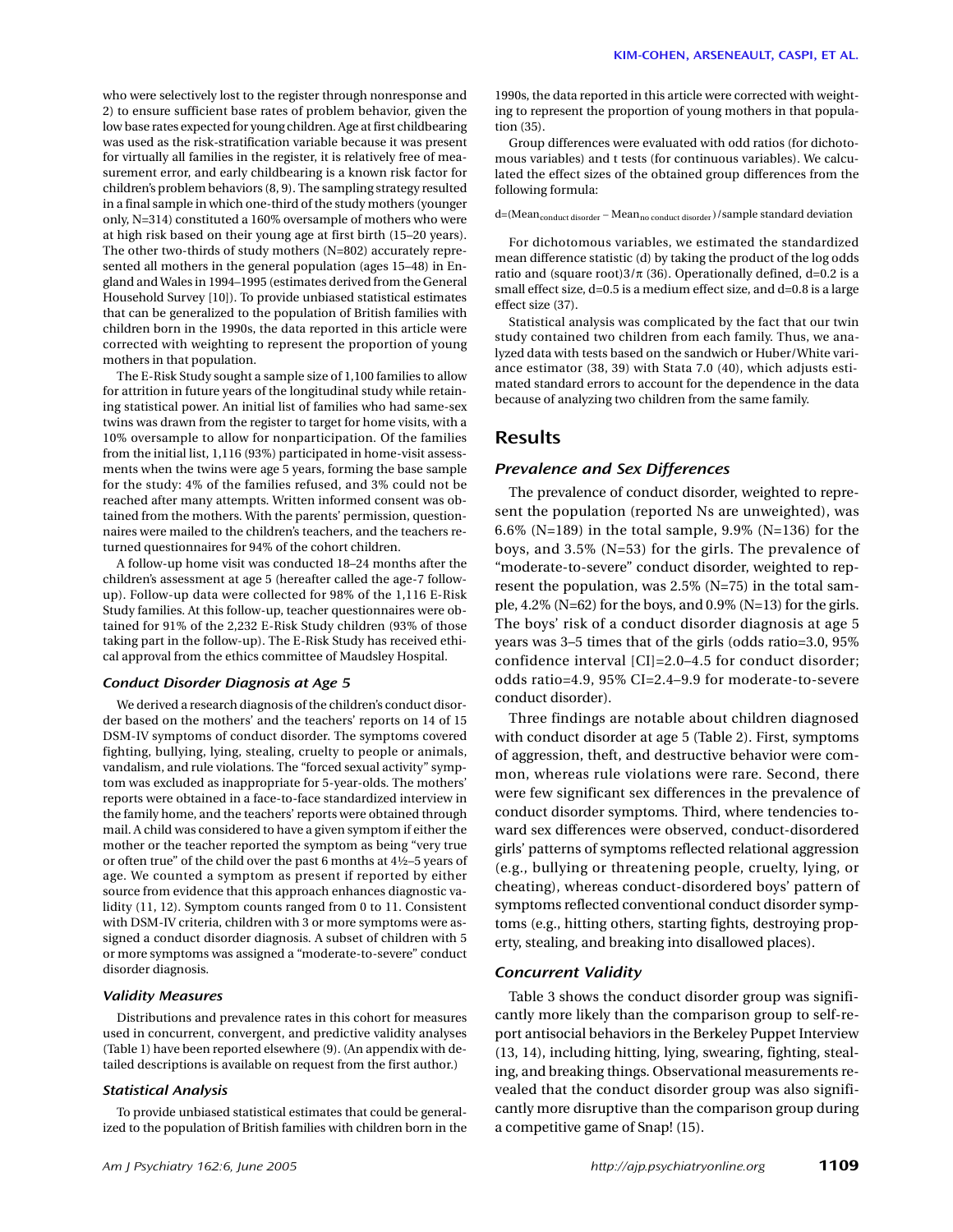#### **TABLE 1. Description of Measures Included in Concurrent, Convergent, and Predictive Validity Analyses of DSM-IV Conduct Disorder in Children at Age 5**

| Measure                                                                                  | Number<br>of Items | Range                  | Proportion<br>(%) | Interrater/<br><b>Test-Retest</b><br>Reliability<br>(r) | Internal<br>Consistency<br>(alpha) |
|------------------------------------------------------------------------------------------|--------------------|------------------------|-------------------|---------------------------------------------------------|------------------------------------|
| Children's conduct problems (other than DSM-IV) at age 5                                 |                    |                        |                   |                                                         |                                    |
| Self-report: Berkeley Puppet Interview                                                   | 19                 | 31 to 106              |                   | 0.90                                                    |                                    |
| Observational: Snap! Disruptive Behavior Scale (standardized)                            | $\overline{4}$     | $-1$ to 6              |                   | 0.83                                                    |                                    |
| Sociodemographic risks                                                                   |                    |                        |                   |                                                         |                                    |
| Mother has no educational qualification                                                  | 1                  |                        | 13                |                                                         |                                    |
| Manual occupational status                                                               | 1                  |                        | 34                |                                                         |                                    |
| Yearly household income ≤£10,000                                                         | 1                  |                        | 12                |                                                         |                                    |
| Teen motherhood                                                                          | $\mathbf{1}$       |                        | 28                |                                                         |                                    |
| Family environment risks                                                                 |                    |                        |                   |                                                         |                                    |
| Single parent for past 5 years                                                           | 1                  |                        | 3                 |                                                         |                                    |
| 2 or more address changes in past 5 years                                                | $\mathbf{1}$       |                        | 17                |                                                         |                                    |
| Physical partner abuse in past 5 years                                                   | 24<br>12           | $0$ to $40$<br>0 to 24 |                   | 0.77                                                    | 0.89<br>0.76                       |
| Mother's perceived social support                                                        |                    |                        |                   |                                                         |                                    |
| Parenting risks<br>Child harm                                                            |                    |                        | 12                | 0.90                                                    |                                    |
| Maternal expressed emotion: negativity                                                   |                    | $0$ to 5               |                   | 0.84                                                    |                                    |
| Parental psychopathology                                                                 |                    |                        |                   |                                                         |                                    |
| Maternal depression in past 5 years                                                      |                    |                        | 26                | 0.90                                                    |                                    |
| Maternal antisocial behavior                                                             | 39                 | 0 to 60                |                   |                                                         | 0.90                               |
| Biological father's antisocial behavior                                                  | 44                 | 0 to 88                |                   | 0.75                                                    | 0.95                               |
| Child characteristics at age 5                                                           |                    |                        |                   |                                                         |                                    |
| Neurocognitive predictors                                                                |                    |                        |                   |                                                         |                                    |
| IQ (Wechsler Preschool and Primary Scale of Intelligence-                                | two                | 52 to 145              |                   | 0.89                                                    |                                    |
| Revised, vocabulary and block design)                                                    | subtests           |                        |                   |                                                         |                                    |
| Executive function, Day-Night Task, Sentence                                             |                    |                        |                   |                                                         |                                    |
| Working Memory Task, Wechsler Preschool and Primary Scale                                | three              | 1.5 to 20              |                   | 0.84                                                    |                                    |
| of Intelligence-Revised, mazes                                                           | subtests           |                        |                   |                                                         |                                    |
| Co-occurring behavioral predictors<br>Mother's report of children's behavioral syndromes |                    |                        |                   |                                                         |                                    |
| Impulsivity scale                                                                        | 4                  | $0$ to $8$             |                   |                                                         | 0.69                               |
| Hyperactivity scale                                                                      | 4                  | $0$ to $8$             |                   |                                                         | 0.82                               |
| Inattention scale                                                                        | 9                  | 0 to 18                |                   |                                                         | 0.85                               |
| Attention deficit hyperactivity disorder (ADHD) symptom scale                            | 18                 | 0 to 34                |                   |                                                         | 0.90                               |
| Internalizing scale                                                                      | 31                 | 0 to 44                |                   |                                                         | 0.84                               |
| Prosocial behavior scale                                                                 | 10                 | 0 to 20                |                   |                                                         | 0.76                               |
| Teacher's report of children's behavioral syndromes                                      |                    |                        |                   |                                                         |                                    |
| Impulsivity scale                                                                        | $\overline{4}$     | $0$ to $8$             |                   |                                                         | 0.85                               |
| Hyperactivity scale                                                                      | 5                  | $0$ to $8$             |                   |                                                         | 0.86                               |
| Inattention scale<br>ADHD symptom scale                                                  | 9<br>18            | 0 to 18<br>0 to 34     |                   |                                                         | 0.92<br>0.94                       |
| Internalizing scale                                                                      | 35                 | 0 to 50                |                   |                                                         | 0.85                               |
| Prosocial behavior scale                                                                 | 10                 | 0 to 20                |                   |                                                         | 0.92                               |
| Observational measure: Snap! Hyperactive/Inattentive Scale                               | 3                  | $-2$ to 4              |                   | 0.83                                                    |                                    |
| (standardized)                                                                           |                    |                        |                   |                                                         |                                    |
| Children's behavioral outcomes at age 7                                                  |                    |                        |                   |                                                         |                                    |
| Mother's report of children's behavioral syndromes                                       |                    |                        |                   |                                                         |                                    |
| ADHD symptom scale                                                                       | 17                 | 0 to 34                |                   |                                                         | 0.91                               |
| Aggression scale                                                                         | 19                 | 0 to 38                |                   |                                                         | 0.89                               |
| Delinquency scale                                                                        | 11                 | 0 to 18                |                   |                                                         | 0.60                               |
| Internalizing scale<br>Prosocial behavior scale                                          | 31<br>10           | 0 to 43                |                   |                                                         | 0.86                               |
| Teacher's report of children's behavioral syndromes                                      |                    | 0 to 20                |                   |                                                         | 0.80                               |
| ADHD symptom scale                                                                       | 17                 | 0 to 34                |                   |                                                         | 0.94                               |
| Aggression scale                                                                         | 25                 | 0 to 48                |                   |                                                         | 0.94                               |
| Delinquency scale                                                                        | 9                  | 0 to 48                |                   |                                                         | 0.72                               |
| Internalizing scale                                                                      | 35                 | 0 to 46                |                   |                                                         | 0.87                               |
| Prosocial behavior scale                                                                 | 10                 | 0 to 20                |                   |                                                         | 0.93                               |
| Educational outcomes at age 7                                                            |                    |                        |                   |                                                         |                                    |
| Referred for special education                                                           | 1                  |                        | 22                |                                                         |                                    |
| Standard reading score (Test of Word Reading Efficiency) below 90                        |                    |                        | 9                 | 0.96                                                    |                                    |
| English school performance below average                                                 | 1                  |                        | 31                |                                                         |                                    |
| Math school performance below average                                                    | 1                  |                        | 27                |                                                         |                                    |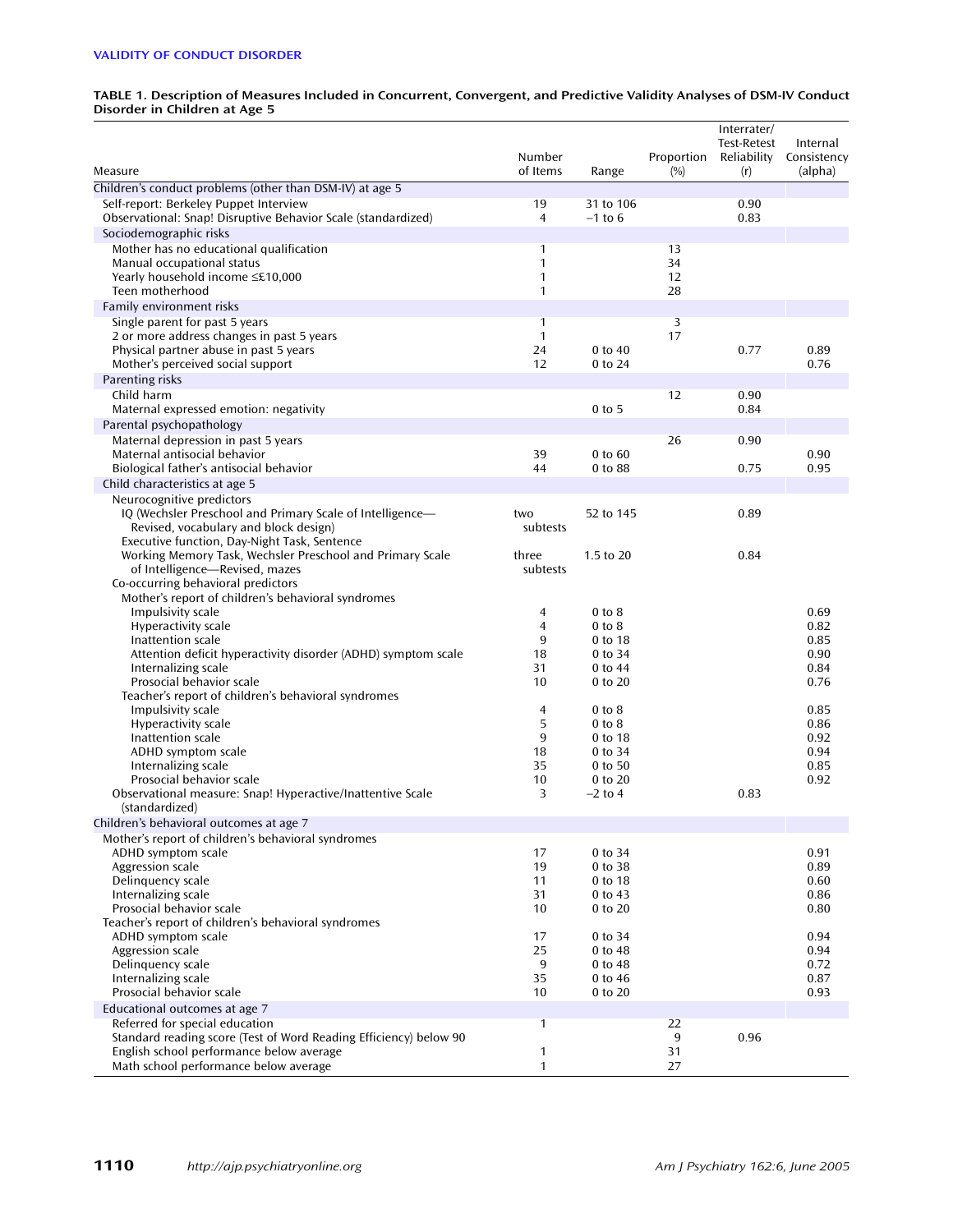Reference Citations

Ablow et al., 1999 (13); Measelle et al., 1998 (14) Hughes et al., 2002 (15)

Jowell et al., 1997 (16) Jowell et al., 1997 (16) Jowell et al., 1997 (16)

Caspi et al., 1996 (17) Caspi et al., 1996 (17) Moffitt et al., 1997 (18); Straus, 1990 (19) Simons and Johnson, 1996 (20)

Dodge et al., 1995 (21) Caspi et al., 2004 (22)

Robins et al., 1995 (23) Achenbach, 1997 (24) Achenbach, 1997 (24); Caspi et al., 2002 (25)

Wechsler, 1990 (26); Sattler, 1992 (27)

Daneman and Carpenter, 1980 (28); Gerstadt et al., 1994 (29); Wechsler, 1990 (26)

Achenbach, 1991 (30); Goodman, 1994 (31); Sclare, 1997 (32)

Achenbach, 1991 (33)

Hughes et al., 2002 (15)

Achenbach, 1991 (30); Goodman, 1994 (31); Sclare, 1997 (32)

Achenbach, 1991 (33)

Achenbach, 1991 (33) Torgesen et al., 1999 (34) Achenbach, 1991 (33) Achenbach, 1991 (33)

#### *Convergent Validity*

Table 4 presents risk factors known to correlate with conduct disorder in older children. Risk factors in every domain (e.g., sociodemographic, family environment, parenting, parental psychopathology, and child characteristics) differed significantly between the conduct disorder and the comparison groups. All measures of children's cooccurring behavioral problems, based on the mothers' and the teachers' reports, discriminated between children with and without an age-5 conduct disorder diagnosis, except teacher-reported internalizing behavior. The largest effect sizes were observed for the children's behaviors related to attention deficit hyperactivity disorder (ADHD). Our observational measure agreed that the conduct disorder group was rated significantly more hyperactive or inattentive than the comparison group during the Snap! game. The risk factors related to parenting and parental psychopathology were also among the strongest group discriminators (with effect sizes ranging from 0.51 to 0.85).

#### *Predictive Validity*

The children meeting the criteria for a conduct disorder diagnosis at age 5 years were significantly more likely than the comparison subjects to have higher levels of age-7 mother- and teacher-reported ADHD symptoms, aggression, and delinquency and lower levels of prosocial behavior (Table 5). Relative to comparison subjects, the conduct disorder group was 2–4 times more likely to have age-7 educational problems. After we controlled for age-5 IQ and ADHD diagnosis, the conduct disorder group continued to be at an increased risk for poorer reading (adjusted odds ratio=2.0, 95% CI=1.2–3.2), English (adjusted odds ratio=1.8,  $95\%$  CI=1.2–2.8), and math (adjusted odds ratio=1.6, 95% CI=1.0–2.4) skills. Sixty-five percent of the children with a conduct disorder diagnosis and 80% of the children with a moderate-to-severe conduct disorder diagnosis at age 5 years had one or more educational problems at age 7 years.

#### *Continuity or Change?*

Compared to undiagnosed children, the age-5 conduct disorder group was at a significantly greater risk for a conduct disorder diagnosis at age 7 years (odds ratio=20.6, 95% CI=12.5–34.1). More boys than girls maintained a conduct disorder diagnosis at both ages (odds ratio=3.8, 95% CI=1.1–12.6).

Despite this continuity, among the 189 5-year-olds who met the diagnostic criteria for conduct disorder, 83 (49% weighted) had no conduct disorder symptoms at age 7 (Figure 1). However, of the subset of 75 children who met the diagnostic criteria for moderate-to-severe conduct disorder at 5 years of age, only 21 (28% weighted) had no conduct disorder symptoms at age 7 years. We compared the group of children who had an age-5 conduct disorder diagnosis and no age-7 conduct disorder symptoms ("remitted" group) against the children who did not have an age-5 con-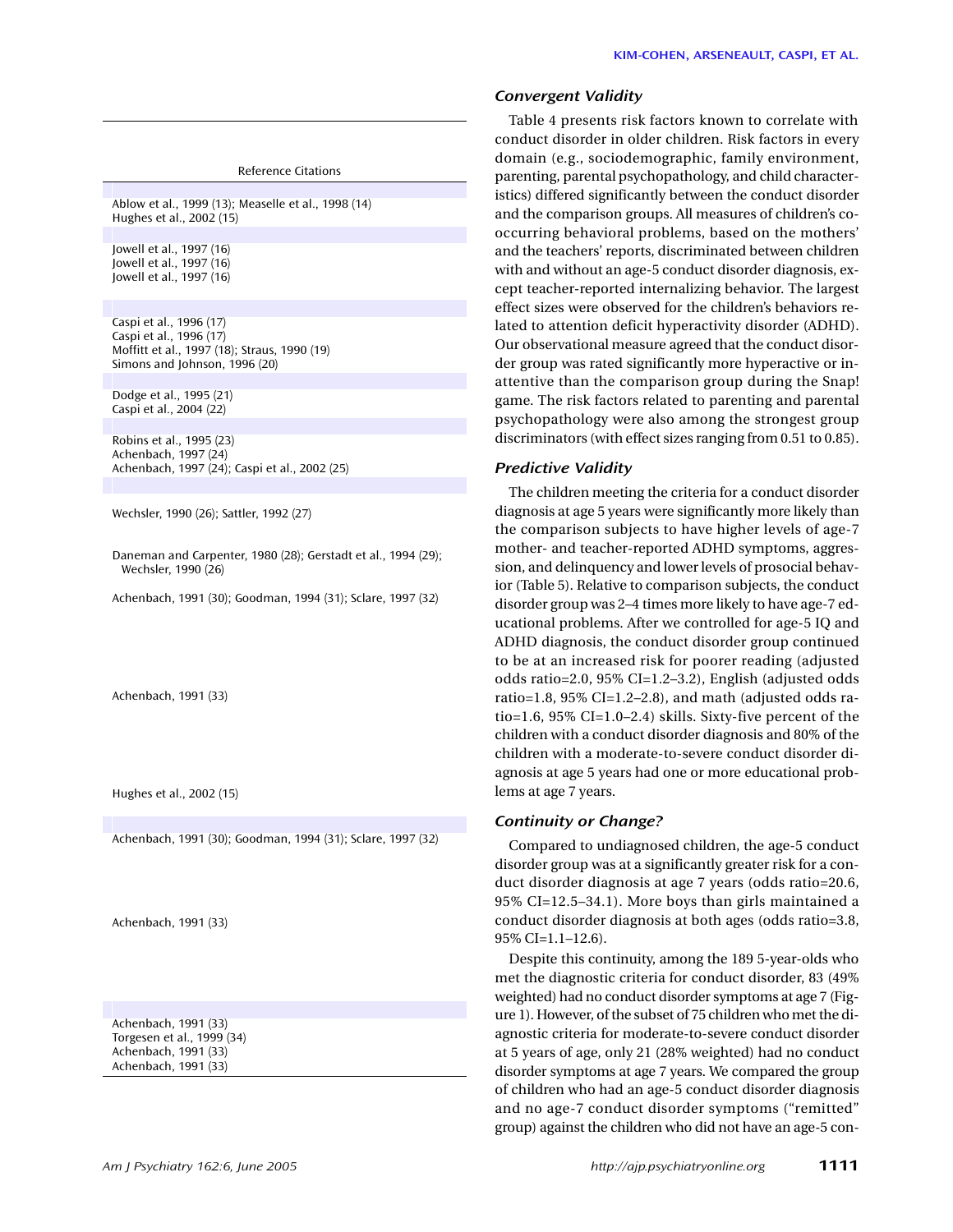|                                        |                | Total Sample  | Children Meeting Conduct Disorder Criteria |               |     |                |    |                |                          |               |  |  |
|----------------------------------------|----------------|---------------|--------------------------------------------|---------------|-----|----------------|----|----------------|--------------------------|---------------|--|--|
|                                        |                | $(N=2,232)$   |                                            | Total (N=189) |     | Boys $(N=136)$ |    | Girls $(N=53)$ | Analysis of Boys: Girlsb |               |  |  |
| DSM-IV Conduct Disorder Symptom        | N <sub>c</sub> | $\frac{0}{0}$ | N                                          | $\frac{0}{0}$ | N   | $\frac{0}{0}$  | N  | $\%$           | <b>Odds Ratio</b>        | 95% CI        |  |  |
| Aggression toward people and animals   |                |               |                                            |               |     |                |    |                |                          |               |  |  |
| Bullies or threatens people            | 91             | 3.2           | 82                                         | 44.6          | 53  | 39.8           | 29 | 57.5           | 0.5                      | $0.2 - 0.9*$  |  |  |
| Hits people with dangerous objects     | 152            | 5.7           | 101                                        | 52.7          | 85  | 61.1           | 16 | 30.0           | 3.8                      | $1.6 - 9.2**$ |  |  |
| Is physically cruel toward others      | 101            | 3.3           | 74                                         | 36.5          | 51  | 33.3           | 23 | 45.0           | 0.6                      | $0.3 - 1.3$   |  |  |
| Is physically cruel toward animals     | 30             | 0.9           | 25                                         | 11.5          | 18  | 12.0           | 7  | 10.0           | 1.3                      | $0.5 - 3.5$   |  |  |
| Uses force to take things from others  | 179            | 6.7           | 113                                        | 60.1          | 83  | 62.0           | 30 | 55.0           | 1.3                      | $0.6 - 2.9$   |  |  |
| Starts fights                          | 211            | 7.5           | 123                                        | 65.3          | 95  | 67.6           | 28 | 59.0           | 1.5                      | $0.7 - 3.2$   |  |  |
| Destruction of property                |                |               |                                            |               |     |                |    |                |                          |               |  |  |
| Deliberately sets fires                | 14             | 0.5           | 11                                         | 5.4           | 8   | 5.6            | 3  | 5.0            | 1.3                      | $0.2 - 7.3$   |  |  |
| Deliberately destroys others' property | 264            | 9.6           | 140                                        | 70.3          | 106 | 74.1           | 34 | 60.0           | 1.9                      | $0.9 - 3.9$   |  |  |
| Deceitfulness or theft                 |                |               |                                            |               |     |                |    |                |                          |               |  |  |
| Breaks into disallowed places          | 25             | 1.1           | 21                                         | 14.2          | 18  | 16.7           | 3  | 7.5            | 2.8                      | $0.6 - 12.0$  |  |  |
| Lies or cheats                         | 160            | 5.7           | 90                                         | 45.3          | 59  | 40.7           | 31 | 57.5           | 0.5                      | $0.2 - 1.1$   |  |  |
| <b>Steals</b>                          | 60             | 2.0           | 43                                         | 21.6          | 37  | 25.9           | 6  | 10.0           | 3.1                      | $1.1 - 8.4*$  |  |  |
| Serious violations of rules            |                |               |                                            |               |     |                |    |                |                          |               |  |  |
| Stays out at night too late            | 4              | 0.1           | 2                                          | 0.7           | 2   | 0.9            | 0  | 0.0            |                          |               |  |  |
| Runs away from home                    | 5              | 0.3           | $\overline{4}$                             | 3.4           | 3   | 2.8            | 1  | 5.0            | 0.6                      | $0.1 - 6.8$   |  |  |
| Skips school or is a truant            | 12             | 0.3           | $\overline{7}$                             | 2.7           | 4   | 1.9            | 3  | 5.0            | 0.5                      | $0.1 - 3.6$   |  |  |

**TABLE 2. Prevalence of Conduct Disorder Symptoms at Age 5 in Total Sample of Children and in Children Meeting Criteria for a Conduct Disorder Diagnosis<sup>a</sup>**

 $a$  Tables 2–6 present means and percents for children with a conduct disorder diagnosis, but in all cases, scores were more extreme for the subset of children with "moderate-to-severe" conduct disorder. Details are avail

b Based on estimates of standard errors adjusted to account for the dependence in the data because of analyzing two children in the same family (38, 39).

<sup>c</sup> Ns are unweighted; proportions are weighted to represent the population of British families.

 $*p<0.05$ .

#### **TABLE 3. Concurrent Validity: Comparison of Children With and Without a Conduct Disorder Diagnosis at Age 5 on Measures of Conduct Problems Other Than DSM-IV Diagnosis**

| Item           |                                                                                             |      | Children With<br>Conduct Disorder<br>$(N=147)$ |         | Children Without<br><b>Conduct Disorder</b><br>$(N=1,733)$ | Group Difference <sup>a</sup> |      | <b>Effect Size</b> |
|----------------|---------------------------------------------------------------------------------------------|------|------------------------------------------------|---------|------------------------------------------------------------|-------------------------------|------|--------------------|
| Number         | Measure                                                                                     | Mean | <b>SD</b>                                      | Mean    | <b>SD</b>                                                  | t                             | df   | $(d)^b$            |
|                | Berkeley Puppet Interview of Children's Self-<br>Reported Conduct Problems (item range=1-7) |      |                                                |         |                                                            |                               |      |                    |
|                |                                                                                             | 59.0 | 15.6                                           | 51.0    | 13.0                                                       | $5.54***$                     | 971  | 0.56               |
| 1              | I lose my temper.                                                                           | 3.5  | 1.9                                            | 3.6     | 2.0                                                        | 0.71                          | 974  | 0.05               |
| $\overline{2}$ | I take things that don't belong to me.                                                      | 3.4  | 1.8                                            | 3.0     | 1.7                                                        | $2.08*$                       | 970  | 0.23               |
| 3              | It's funny when a kid gets in trouble at school.                                            | 3.7  | 2.0                                            | 2.9     | 1.7                                                        | $3.94***$                     | 971  | 0.43               |
| 4              | I steal.                                                                                    | 2.9  | 1.7                                            | 2.4     | 1.3                                                        | $2.46*$                       | 968  | 0.33               |
| 5              | I tease other kids.                                                                         | 3.5  | 1.9                                            | 2.8     | 1.6                                                        | $3.76***$                     | 971  | 0.40               |
| 6              | I tell lies.                                                                                | 3.2  | 1.8                                            | 2.7     | 1.5                                                        | $2.61**$                      | 972  | 0.30               |
| 7              | I hit kids a lot.                                                                           | 3.0  | 1.7                                            | 2.5     | 1.3                                                        | $2.97**$                      | 969  | 0.33               |
| 8              | It's fun to tease other kids.                                                               | 2.9  | 1.7                                            | 2.5     | 1.3                                                        | $2.74**$                      | 972  | 0.26               |
| 9              | I like to mess up other kids' games or work.                                                | 3.0  | 1.7                                            | 2.6     | 1.4                                                        | $2.19*$                       | 967  | 0.26               |
| 10             | I'm nasty to animals.                                                                       | 2.9  | 1.6                                            | 2.4     | 1.2                                                        | $3.13**$                      | 971  | 0.35               |
| 11             | I fight with other kids a lot.                                                              | 3.1  | 1.8                                            | 2.6     | 1.4                                                        | $3.49***$                     | 971  | 0.31               |
| 12             | I hit my mommy or daddy.                                                                    | 3.1  | 1.7                                            | 2.6     | 1.3                                                        | $2.84**$                      | 970  | 0.33               |
| 13             | I yell at mommy or daddy.                                                                   | 3.0  | 1.7                                            | 2.6     | 1.4                                                        | $2.27*$                       | 971  | 0.26               |
| 14             | I break other people's things.                                                              | 2.7  | 1.5                                            | 2.4     | 1.2                                                        | $2.38*$                       | 969  | 0.22               |
| 15             | I start fires.                                                                              | 2.8  | 1.6                                            | 2.4     | 1.2                                                        | $3.12**$                      | 969  | 0.28               |
| 16             | I don't do what mommy/daddy asks me to do.                                                  | 3.1  | 1.8                                            | 2.9     | 1.6                                                        | 1.38                          | 966  | 0.12               |
| 17             | I don't do what my teacher asks me to do.                                                   | 3.0  | 1.7                                            | 2.5     | 1.3                                                        | $2.74**$                      | 967  | 0.33               |
| 18             | I swear or say bad words.                                                                   | 3.0  | 1.7                                            | 2.5     | 1.3                                                        | $3.07**$                      | 969  | 0.33               |
| 19             | I cheat when playing a game.                                                                | 3.1  | 1.7                                            | 2.8     | 1.6                                                        | 1.57                          | 970  | 0.18               |
|                | Snap! Observational Measure:                                                                |      |                                                |         |                                                            |                               |      |                    |
|                | Disruptive Behavior Scale (standardized) <sup>c</sup>                                       | 0.30 | 1.2                                            | $-0.05$ | 0.96                                                       | $3.66***$                     | 1058 | 0.32               |

 $a$  Standard errors and test statistics include adjustments for the dependence in the data because of analyzing two children in the same family (38, 39). Thus, the degrees of freedom are based on the number of families rather than the number of children. Analyses are based on all available cases, and therefore, different Ns across Tables 3, 4, and 5 reflect different amounts of missing data.

<sup>b</sup> Differences between groups can be interpreted in terms of standard deviation units (d), where d=0.2 is considered a small effect size, d=0.5 is a medium effect size, and d=0.8 is a large effect size (37).

<sup>c</sup> For this measure, N=180 for children with conduct disorder and N=1,931 for children without conduct disorder.

 $***p<0.001$ .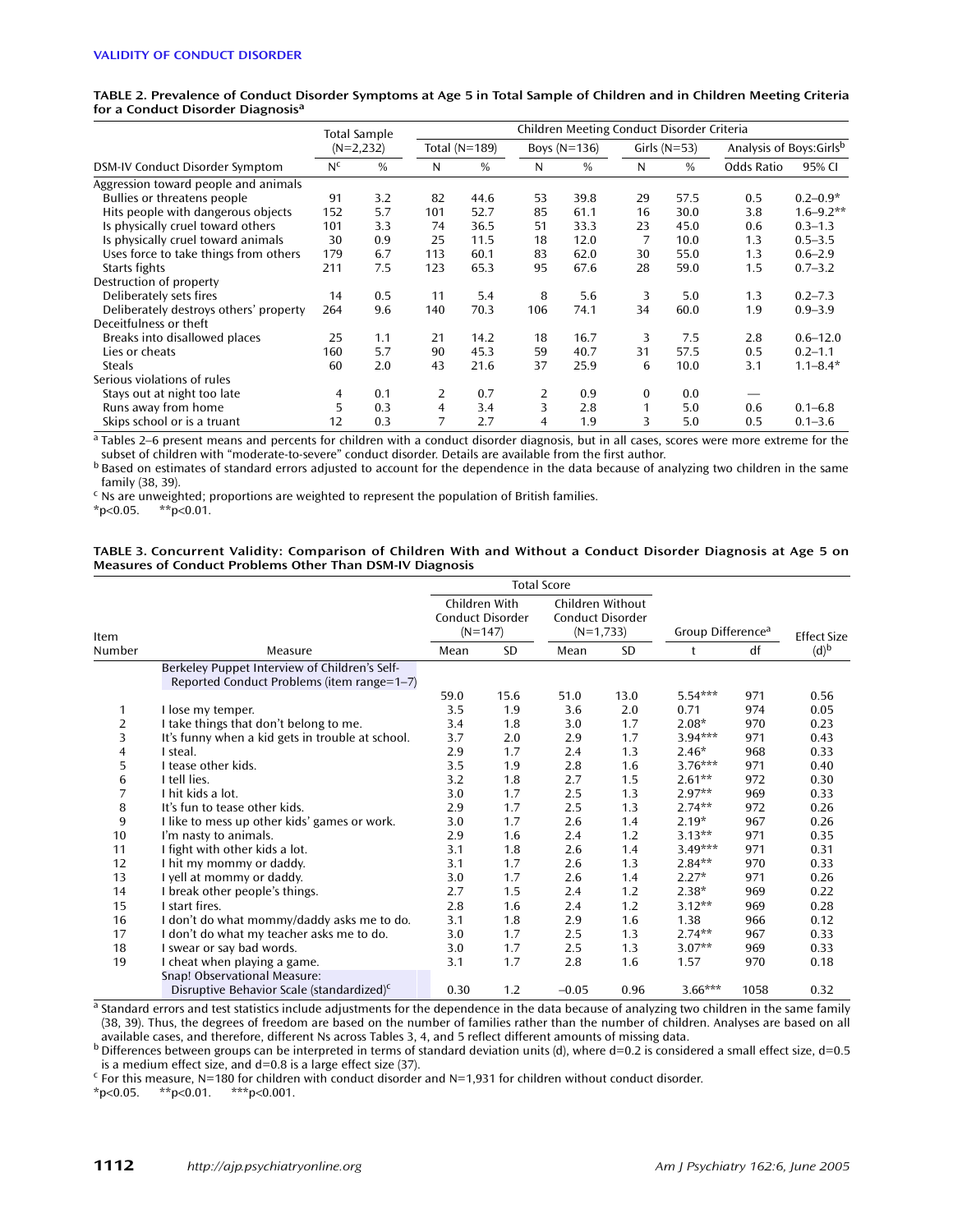| TABLE 4. Convergent Validity: Comparison of Children With and Without a Conduct Disorder Diagnosis at Age 5 on Risk |  |
|---------------------------------------------------------------------------------------------------------------------|--|
| Factors Known to Be Associated With Conduct Disorder in Older Children                                              |  |

|                                                                                                                              |                        | Children With<br>Conduct Disorder<br>$(N=189)$ |              |                          | Children Without<br>Conduct Disorder<br>$(N=2,043)$ |             | Group Difference <sup>a</sup>                | Effect                                                   |                              |
|------------------------------------------------------------------------------------------------------------------------------|------------------------|------------------------------------------------|--------------|--------------------------|-----------------------------------------------------|-------------|----------------------------------------------|----------------------------------------------------------|------------------------------|
| Associated Risks at Age 5                                                                                                    | N <sub>c</sub>         | Mean or %                                      | SD           | N                        | Mean or %                                           | SD          | Odds Ratio or t 95% CI or df Size (d)b       |                                                          |                              |
| Sociodemographic risks                                                                                                       |                        |                                                |              |                          |                                                     |             |                                              |                                                          |                              |
| Mother has no educational qualification<br>Manual occupational status<br>Yearly household income ≤£10,000<br>Teen motherhood | 63<br>129<br>64<br>140 | 25.8%<br>57.5%<br>28.4%<br>53.0%               |              | 343<br>819<br>322<br>984 | 12.3%<br>31.9%<br>11.2%<br>26.4%                    |             | $2.5***$<br>$2.9***$<br>$3.1***$<br>$3.1***$ | $1.7 - 3.7$<br>$1.9 - 4.3$<br>$2.1 - 4.8$<br>$2.1 - 4.7$ | 0.51<br>0.59<br>0.62<br>0.62 |
| Family environment risks                                                                                                     |                        |                                                |              |                          |                                                     |             |                                              |                                                          |                              |
| Single parent for past 5 years<br>Two or more address changes                                                                | 16                     | 6.6%                                           |              | 76                       | 2.9%                                                |             | $2.4*$                                       | $1.2 - 4.9$                                              | 0.48                         |
| in past 5 years<br>Physical partner abuse in past 5 years<br>Mother's perceived social support                               | 57                     | 26.5%<br>5.5<br>13.2                           | 7.7<br>6.1   | 371                      | 16.6%<br>2.6<br>15.6                                | 5.5<br>5.4  | $1.8**$<br>$4.54***$<br>$3.96***$            | $1.2 - 2.7$<br>1094<br>1114                              | 0.32<br>0.43<br>0.42         |
| Parenting risks                                                                                                              |                        |                                                |              |                          |                                                     |             |                                              |                                                          |                              |
| Maternal expressed emotion: negativity<br>Child harm is probable or definite                                                 | 63                     | 2.3<br>28.9%                                   | 1.2          | 244                      | 1.4<br>11.2%                                        | 0.9         | $9.00***$<br>$3.2***$                        | 1010<br>$2.1 - 5.0$                                      | 0.85<br>0.64                 |
| Parental psychopathology                                                                                                     |                        |                                                |              |                          |                                                     |             |                                              |                                                          |                              |
| Maternal depression in past 5 years<br>Maternal antisocial behavior<br>Biological father's antisocial behavior               | 84                     | 45.0%<br>20.9<br>27.4                          | 14.6<br>20.2 | 550                      | 24.8%<br>10.6<br>13.9                               | 8.9<br>15.6 | $2.5***$<br>$7.39***$<br>$7.19***$           | $1.7 - 3.7$<br>1112<br>1108                              | 0.51<br>0.85<br>0.75         |
| Child characteristics                                                                                                        |                        |                                                |              |                          |                                                     |             |                                              |                                                          |                              |
| Neurocognitive predictors                                                                                                    |                        |                                                |              |                          |                                                     |             |                                              |                                                          |                              |
| IO<br><b>Executive function</b><br>Co-occurring behavioral syndromes<br>Mother's report                                      |                        | 91.5<br>11.0                                   | 13.8<br>3.2  |                          | 98.3<br>11.8                                        | 14.3<br>3.0 | $5.47***$<br>$2.66**$                        | 1112<br>1112                                             | 0.48<br>0.26                 |
| Impulsivity scale                                                                                                            |                        | 5.6                                            | 2.0          |                          | 3.3                                                 | 2.1         | 13.88***                                     | 1114                                                     | 1.12                         |
| <b>Hyperactivity scale</b>                                                                                                   |                        | 4.9                                            | 2.9          |                          | 2.1                                                 | 2.3         | $11.53***$                                   | 1114                                                     | 1.07                         |
| Inattention scale<br>Attention deficit hyperactivity                                                                         |                        | 8.7                                            | 5.1          |                          | 4.4                                                 | 4.0         | $10.17***$                                   | 1114                                                     | 0.94                         |
| disorder (ADHD) symptom scale                                                                                                |                        | 19.2                                           | 8.3          |                          | 9.7                                                 | 7.0         | $13.64***$                                   | 1114                                                     | 1.24                         |
| Internalizing scale                                                                                                          |                        | 13.3                                           | 8.8          |                          | 8.0                                                 | 6.4         | $6.45***$                                    | 1114                                                     | 0.69                         |
| Prosocial behavior scale                                                                                                     |                        | 14.9                                           | 3.6          |                          | 16.4                                                | 3.2         | 4.96***                                      | 1114                                                     | 0.44                         |
| Teacher's report<br>Impulsivity scale                                                                                        |                        | 2.8                                            | 2.5          | 1.1                      | 1.7                                                 |             | $7.30***$                                    | 1051                                                     | 0.80                         |
| Hyperactivity scale                                                                                                          |                        | 2.4                                            | 2.5          | 0.9                      | 1.6                                                 |             | $6.13***$                                    | 1051                                                     | 0.72                         |
| Inattention scale                                                                                                            |                        | 5.5                                            | 5.2          | 2.6                      | 3.7                                                 |             | $5.58***$                                    | 1053                                                     | 0.64                         |
| ADHD symptom scale                                                                                                           |                        | 10.7                                           | 9.2          | 4.6                      | 6.1                                                 |             | $6.58***$                                    | 1052                                                     | 0.78                         |
| Internalizing scale                                                                                                          |                        | 6.9                                            | 6.5          | 5.8                      | 5.7                                                 |             | 1.88                                         | 1050                                                     | 0.18                         |
| Prosocial behavior scale                                                                                                     |                        | 9.1                                            | 5.2          | 11.9                     | 4.8                                                 |             | $5.40***$                                    | 1028                                                     | 0.56                         |
| Attention deficit hyperactivity                                                                                              |                        |                                                |              |                          |                                                     |             |                                              |                                                          |                              |
| disorder (ADHD) diagnosis<br>Snap! Hyperactive/Inattentive                                                                   | 46                     | 24.3%                                          |              | 92                       | 4.4%                                                |             | $7.0***$                                     | $4.4 - 11.3$                                             | 1.07                         |
| Scale (standardized)                                                                                                         |                        | 0.27                                           | 1.0          |                          | $-0.02$                                             | 1.0         | $3.11***$                                    | 1058                                                     | 0.29                         |

 $\frac{1}{4}$  Continuous variables were analyzed with t tests and their degrees of freedom and categorical variables with odds ratios and their 95% confidence intervals (CIs). Standard errors, 95% CIs, and test statistics include adjustments for the dependence in the data because of analyzing two children in the same family (38, 39). Thus, degrees of freedom are based on  $b$  Differences between groups can be interpreted in terms of standard deviation units (d), where d=0.2 is considered a small effect size, d=0.5

is a medium effect size, and d=0.8 is a large effect size (37).

<sup>c</sup> Ns are unweighted; proportions are weighted to represent the population of British families.

 $***p<0.001$ .

duct disorder diagnosis (comparison group) on age-7 outcome measures (Table 6). The findings suggested that the "remitted" children continued to experience clinically significant behavioral and academic difficulties 2 years later, despite their apparent remission from conduct disorder.

## **Discussion**

The utility of a diagnostic framework lies primarily in its ability to identify individuals who may need treatment. Applying DSM-IV diagnostic criteria for conduct disorder to 4½–5-year-old children appears to have succeeded in doing that. In a nonreferred, population-based sample, the conduct disorder diagnosis classified a small subset of children who were aggressive and antisocial. They also had lower executive functioning, lower IQ, and co-occurring ADHD symptoms—neurodevelopmental hallmarks of life-course persistent antisocial behavior (41). Moreover, diagnosed children were disproportionately likely to come from backgrounds marked by low social class, single parenthood, family disruption, and parental psychopathology. Conduct-disordered children in our sample were disproportionately likely to have experienced harsh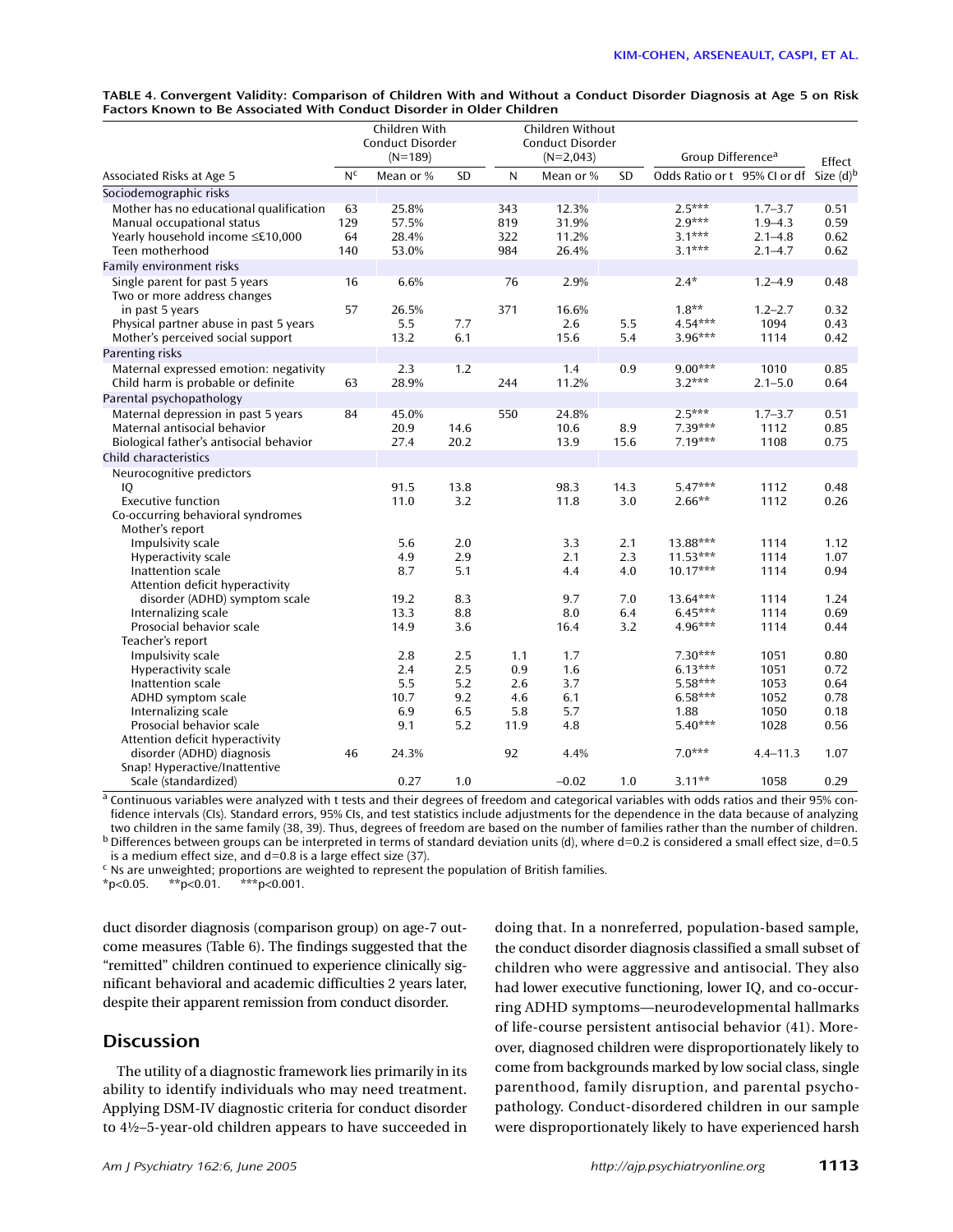|                                                 |                                                |           | Diagnostic Grouping at Age 5                        |           |                               |             |              |  |
|-------------------------------------------------|------------------------------------------------|-----------|-----------------------------------------------------|-----------|-------------------------------|-------------|--------------|--|
| Child Functioning at Age 7                      | Children With<br>Conduct Disorder<br>$(N=184)$ |           | Children Without<br>Conduct Disorder<br>$(N=1,994)$ |           | Group Difference <sup>a</sup> |             | Effect Sizeb |  |
|                                                 | Mean                                           | <b>SD</b> | Mean                                                | <b>SD</b> | $^{\dagger}$                  | df          | d            |  |
| <b>Behavioral outcomes</b>                      |                                                |           |                                                     |           |                               |             |              |  |
| Mother's report                                 |                                                |           |                                                     |           |                               |             |              |  |
| Attention deficit hyperactivity disorder (ADHD) |                                                |           |                                                     |           |                               |             |              |  |
| symptom scale                                   | 16.4                                           | 9.2       | 8.8                                                 | 6.8       | $9.40*$                       | 1088        | 0.94         |  |
| Aggression scale                                | 17.9                                           | 8.5       | 7.8                                                 | 5.9       | $12.63*$                      | 1088        | 1.38         |  |
| Delinguency scale                               | 4.3                                            | 3.1       | 1.6                                                 | 1.7       | $10.21*$                      | 1088        | 1.08         |  |
| Internalizing scale                             | 11.5                                           | 8.1       | 7.0                                                 | 5.9       | $5.90*$                       | 1088        | 0.64         |  |
| Prosocial behavior scale                        | 14.7                                           | 4.1       | 16.5                                                | 3.2       | $5.24*$                       | 1088        | 0.49         |  |
| Teacher's report                                |                                                |           |                                                     |           |                               |             |              |  |
| ADHD symptom scale                              | 7.8                                            | 7.7       | 4.2                                                 | 6.1       | $5.05*$                       | 1026        | 0.52         |  |
| Aggression scale                                | 8.9                                            | 9.0       | 3.6                                                 | 5.9       | $6.75*$                       | 1026        | 0.70         |  |
| Delinguency scale                               | 1.5                                            | 2.1       | 0.6                                                 | 1.3       | $5.18*$                       | 1026        | 0.52         |  |
| Internalizing scale                             | 6.7                                            | 6.3       | 5.7                                                 | 6.0       | 1.86                          | 1026        | 0.16         |  |
| Prosocial behavior scale                        | 10.3                                           | 4.8       | 12.9                                                | 4.8       | $5.36*$                       | 1023        | 0.54         |  |
|                                                 | N <sup>c</sup>                                 | $\%$      | N                                                   | $\%$      | Odds Ratio                    | 95% CI      | d            |  |
| <b>Educational outcomes</b>                     |                                                |           |                                                     |           |                               |             |              |  |
| Referred for special education                  | 71                                             | 38.0      | 412                                                 | 20.8      | $2.3*$                        | $1.5 - 3.5$ | 0.46         |  |
| Standard reading score below 90                 | 51                                             | 23.8      | 208                                                 | 7.7       | $3.7*$                        | $2.4 - 5.8$ | 0.72         |  |
| English school performance below average        | 107                                            | 55.1      | 606                                                 | 28.7      | $3.0*$                        | $2.1 - 4.4$ | 0.61         |  |
| Math school performance below average           | 92                                             | 48.2      | 540                                                 | 25.5      | $2.7*$                        | $1.9 - 4.0$ | 0.55         |  |

**TABLE 5. Predictive Validity: Comparison of Children With and Without a Conduct Disorder Diagnosis at Age 5 on Outcome Measures at Age 7**

a Continuous variables were analyzed with t tests and their degrees of freedom and categorical variables with odds ratios and their 95% confidence intervals (CIs). Standard errors, 95% CIs, and test statistics include adjustments for the dependence in the data because of analyzing two children in the same family (38, 39). Thus, degrees of freedom are based on the number of families rather than the number of children.<br>b Differences between groups can be interpreted in terms of standard deviation uni

is a medium effect size, and d=0.8 is a large effect size (37).

<sup>c</sup> Ns are unweighted; proportions are weighted to represent the population of British families. \*p<0.001.





parenting and physical harm. Thus, the life contexts of young children identified as having conduct disorder in our study resemble the "criminogenic" environments that have been shown to interact with neurodevelopmental vulnerabilities to exacerbate behavior problems and promote antisocial personality development (41). Concerns about the welfare of children diagnosed with conduct disorder increase, given that these children, regardless of whether they had any conduct disorder symptoms at follow-up, were disproportionately likely to have continuing behavioral and educational difficulties. Effect sizes for the association between risk factors and conduct disorder in our sample of young children are comparable to those reported for older children (42, 43).

Whether valid diagnoses can be made of disruptive behavior disorders in preschool-age children has been a fo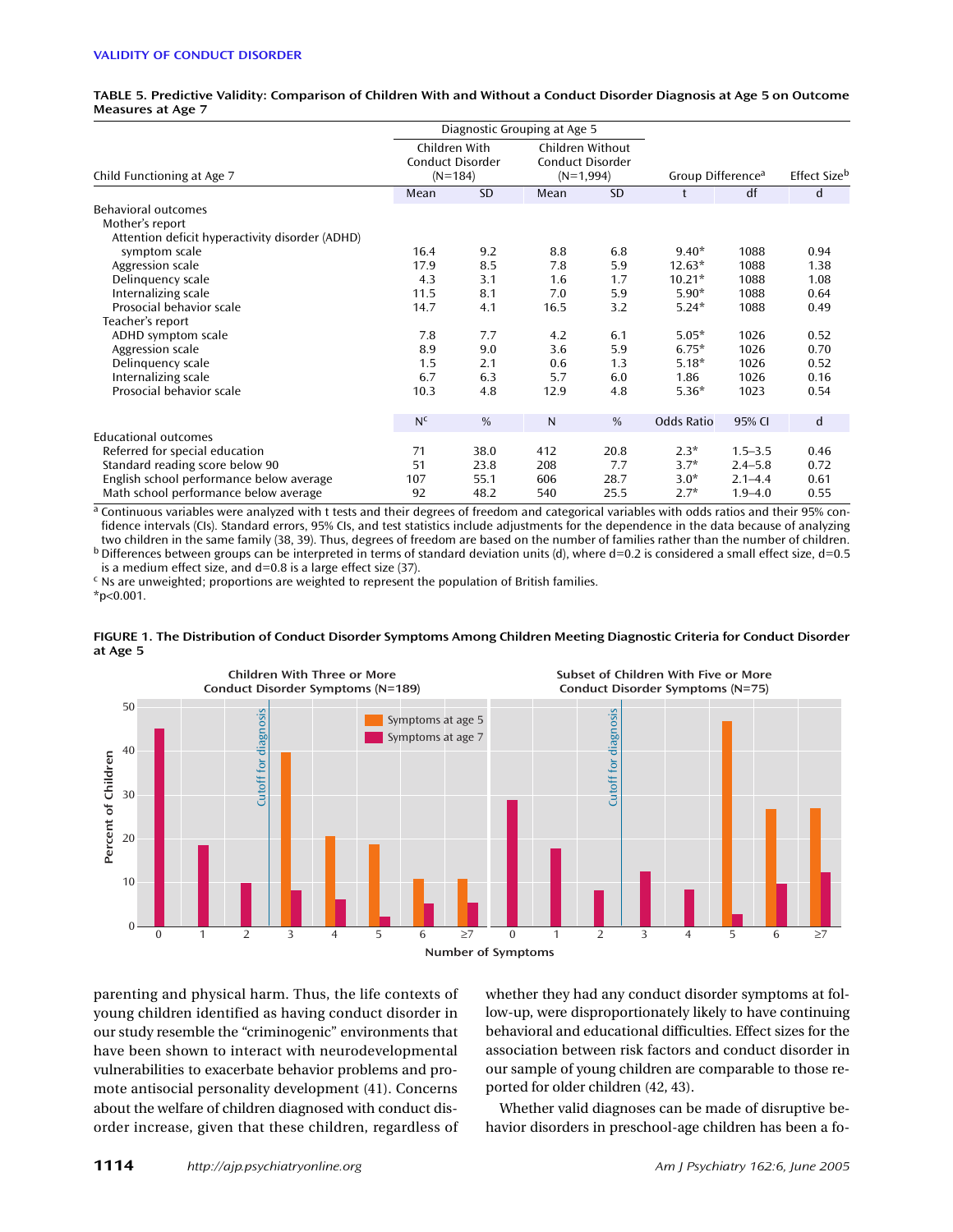**TABLE 6. Predictive Validity: Comparison of Children With a Conduct Disorder Diagnosis at Age 5 and No Conduct Disorder Symptoms at Age 7 ("Remitted") Versus Children With No Conduct Disorder Diagnosis At Age 5 (Comparison Group) on Outcome Measures at Age 7**

|                                          |                | Diagnostic Grouping                                                                                   |      |                                                                       |                               |                 |             |
|------------------------------------------|----------------|-------------------------------------------------------------------------------------------------------|------|-----------------------------------------------------------------------|-------------------------------|-----------------|-------------|
| Child Functioning at Age 7               |                | "Remitted" Group (conduct<br>disorder at age 5 but no age-7<br>conduct disorder symptoms)<br>$(N=83)$ |      | <b>Comparison Group</b><br>(no age-5 conduct disorder)<br>$(N=1,994)$ | Group Difference <sup>a</sup> | Effect<br>Sizeb |             |
|                                          | Mean           | <b>SD</b>                                                                                             | Mean | <b>SD</b>                                                             | t                             | df              | $\mathbf d$ |
| <b>Behavioral outcomes</b>               |                |                                                                                                       |      |                                                                       |                               |                 |             |
| Mother's report                          |                |                                                                                                       |      |                                                                       |                               |                 |             |
| Attention deficit hyperactivity disorder |                |                                                                                                       |      |                                                                       |                               |                 |             |
| (ADHD) symptom scale                     | 12.3           | 7.9                                                                                                   | 8.8  | 6.8                                                                   | $3.51***$                     | 1065            | 0.48        |
| Aggression scale                         | 12.1           | 5.8                                                                                                   | 7.8  | 5.9                                                                   | $5.70***$                     | 1065            | 0.74        |
| Delinguency scale                        | 2.6            | 1.6                                                                                                   | 1.6  | 1.7                                                                   | $5.38***$                     | 1065            | 0.61        |
| Internalizing scale                      | 9.3            | 7.0                                                                                                   | 7.0  | 5.9                                                                   | $2.49*$                       | 1065            | 0.36        |
| Prosocial behavior scale                 | 16.1           | 3.5                                                                                                   | 16.5 | 3.2                                                                   | 1.13                          | 1065            | 0.12        |
| Teacher's report                         |                |                                                                                                       |      |                                                                       |                               |                 |             |
| ADHD symptom scale                       | 5.2            | 5.4                                                                                                   | 4.2  | 6.1                                                                   | 1.56                          | 1001            | 0.17        |
| Aggression scale                         | 6.6            | 6.9                                                                                                   | 3.6  | 5.9                                                                   | $3.43***$                     | 1001            | 0.47        |
| Delinguency scale                        | 0.9            | 1.4                                                                                                   | 0.6  | 1.3                                                                   | 1.91                          | 1001            | 0.22        |
| Internalizing scale                      | 5.6            | 5.7                                                                                                   | 5.7  | 6.0                                                                   | 0.13                          | 1001            | 0.02        |
| Prosocial behavior scale                 | 11.2           | 5.1                                                                                                   | 12.9 | 4.8                                                                   | $2.56*$                       | 998             | 0.34        |
|                                          | N <sup>c</sup> | $\frac{0}{0}$                                                                                         | N    | %                                                                     | Odds Ratio                    | 95% CI          | d           |
| <b>Educational outcomes</b>              |                |                                                                                                       |      |                                                                       |                               |                 |             |
| Referred for special education           | 27             | 32.2                                                                                                  | 412  | 20.8                                                                  | $1.8*$                        | $1.1 - 3.1$     | 0.32        |
| Standard reading score below 90          | 21             | 19.4                                                                                                  | 208  | 7.7                                                                   | $2.9***$                      | $1.6 - 5.1$     | 0.59        |
| English school performance below average | 42             | 46.3                                                                                                  | 606  | 28.7                                                                  | $2.1**$                       | $1.3 - 3.6$     | 0.41        |
| Math school performance below average    | 38             | 42.2                                                                                                  | 540  | 25.5                                                                  | $2.1**$                       | $1.3 - 3.6$     | 0.41        |

a Continuous variables were analyzed with t tests and their degrees of freedom and categorical variables with odds ratios and their 95% confidence intervals (CI). Standard errors, 95% CIs, and test statistics include adjustments for dependence in the data because of analyzing two

children in the same family (38, 39). Thus, degrees of freedom are based on the number of families rather than the number of children.<br><sup>b</sup> Differences between groups can be interpreted in terms of standard deviation units is a medium effect size, and d=0.8 is a large effect size (37).

 $c$  Ns are unweighted; proportions are weighted to represent the population of British families.

 $*p<0.05$ .  $*p<0.01$ .  $**p<0.001$ .

cus of controversy (4, 44, 45). Some argue that disruptive behaviors in young children should not be pathologized because aggressive, destructive, and defiant behaviors, which characterize conduct disorder, are thought to be common and developmentally normative in the preschool period (46), and most children will outgrow them (47). Others believe that children falsely identified as having conduct disorder may be stigmatized, and unnecessary referral for treatment may waste health care resources. Some argue that the predictive accuracy of conduct problems for future conduct disorder improves only when children are older (48), and applying diagnostic criteria validated for older children and adolescents to young children (i.e., "down-aging") may promote overdiagnosis (44).

Our research demonstrated that the *co-occurrence* of three or more conduct disorder symptoms, constituting a *syndrome* of problems, is rare and signals poor outcome. In this study, a large majority of children who had at least three (65%) or at least five (80%) DSM-IV conduct disorder symptoms at age 5 years, regardless of age-7 conduct disorder symptom status, had at least one educational difficulty 2 years later. Furthermore, the fact that the children's conduct disorder diagnosis continued to predict teacherrated educational difficulties at follow-up, after we controlled for age-5 IQ and ADHD diagnosis, suggests that the conduct disorder diagnosis uniquely captures a subset of young children who may have enduring school-related problems and on whom treatment resources would not have been wasted.

Clinicians wishing to minimize the risk of treating "false positives" can adopt a conservative approach by applying more stringent diagnostic criteria for moderate-to-severe conduct disorder. Moreover, diagnostic precision might be improved if specific age-appropriate guidelines are developed (47). However, the present study shows that minimum DSM-IV criteria for a conduct disorder diagnosis were sensitive enough to identify young children who might benefit from intervention. Long-term studies of early-onset antisocial behavior have shown that true recoveries from conduct disorder are extremely rare because although not all conduct disorder children grow up to have antisocial personality disorder, virtually all children with conduct disorder have mental disorders and poor functioning in adulthood (41). Fortunately, evidence has shown that interventions for preventing chronic conduct disorder can be effective if applied early in life (49).

Four limitations temper the findings of this study. First, our sample comprised mostly white twins living in England and Wales. Therefore, our findings may not generalize to other ethnic or racial groups in other countries or to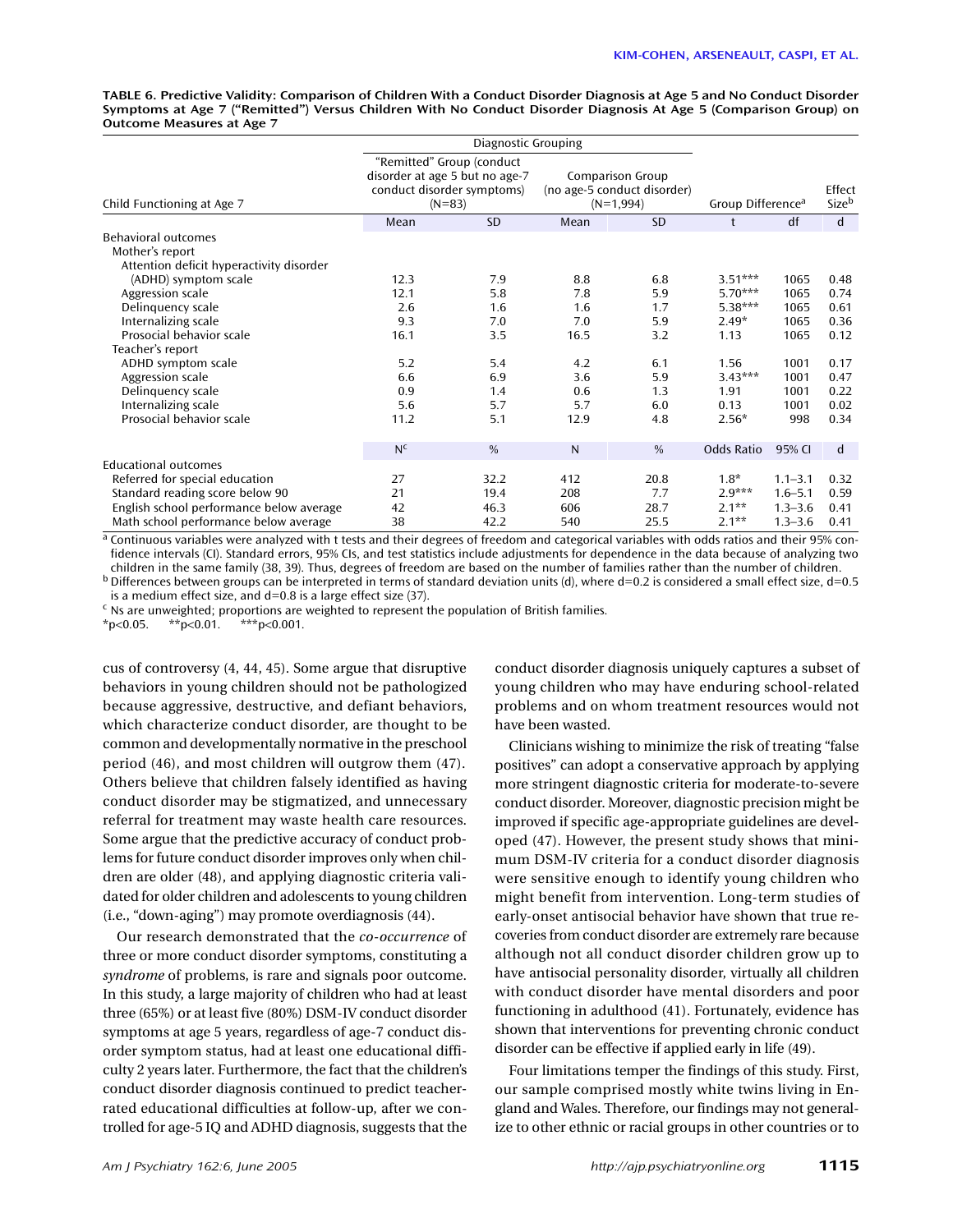#### **VALIDITY OF CONDUCT DISORDER**

singletons. However, our estimate of the prevalence of conduct disorder of 2.5%–6.6% and the sex ratio of 3–5 boys per girl are comparable to other epidemiological studies of singletons in the United States (50–52). Second, we could not address the validity of the oppositional defiant disorder diagnosis because it was not assessed. Third, we report findings based on a "research" diagnosis that may differ from typical practice in clinical settings. However, we interviewed mothers face-to-face to assess symptoms and did not rely on self-administered checklists. Fourth, predictive validity analyses were limited to a 2 year follow-up period. Predictive validity for later childhood and adolescence should be tested.

The strengths of this study include features that directly address the limitations of existing research identified by Keenan and Wakschlag (4): i.e., equal representation of preschool-age girls and boys in a large population-based sample, both teacher and mother reports of DSM-IV conduct disorder symptoms, and a longitudinal design with a high retention rate (98%).

Recently, a standardized interview (53) and observational (54) methods for making diagnoses in preschoolage children have been developed. This study adds to those efforts by demonstrating that interviewing mothers and gathering collateral reports from teachers can validly identify young children with DSM-IV conduct disorder.

Dr. Kim-Cohen was supported by a grant from the NIMH Training Program in Emotion Research (T32-MH-18931), and Dr. Moffitt is a recipient of a Royal Society-Wolfson Research Merit Award. The Environmental Risk Longitudinal Twin Study is funded by the United Kingdom Medical Research Council (G9806489).

The authors thank the study families and teachers for their participation, Robert Plomin and Michael Rutter for their contributions, Hallmark Cards for its support, Thomas Achenbach for his permission to adapt the Child Behavior Checklist, and members of the Environmental Risk Longitudinal Twin Study team for their dedication and hard work.

#### **References**

- 1. Priorities for Prevention Research at NIMH: A Report by the National Advisory Mental Health Council Workgroup on Mental Disorders Prevention Research: NIH Publication 98-4321. Bethesda, Md, National Institutes of Health, 1998
- 2. Kim-Cohen J, Caspi A, Moffitt TE, Harrington HL, Milne B, Poulton R: Prior juvenile diagnoses in adults with mental disorder: developmental follow-back of a prospective-longitudinal cohort. Arch Gen Psychiatry 2003; 60:709–717
- 3. Bennett KJ, Offord DR: Conduct disorder: can it be prevented? Curr Opin Psychiatry 2001; 14:333–337
- 4. Keenan K, Wakschlag LS: Can a valid diagnosis of disruptive behavior disorder be made in preschool children? Am J Psychiatry 2002; 159:351–358
- 5. Anastasi A: Psychological Testing, 7th ed. New York, Macmillan, 1996
- **1116** *Am J Psychiatry 162:6, June 2005 http://ajp.psychiatryonline.org*
- 6. Lahey BB, Moffitt TE, Caspi A: Causes of Conduct Disorder and Juvenile Delinquency. New York, Guilford, 2003
- 7. Trouton A, Spinath FM, Plomin R: Twins Early Development Study (TEDS): a multivariate, longitudinal genetic investigation of language, cognition, and behavior problems in childhood. Twin Res 2002; 5:444–448
- 8. Maynard RA: Kids Having Kids: Economic Costs and Social Consequences of Teen Pregnancy. Washington, DC, Urban Institute Press, 1997
- 9. Moffitt TE, E-Risk Study Team: Teen-aged mothers in contemporary Britain. J Child Psychol Psychiatry 2002; 43:727–742
- 10. Bennett N, Jarvis L, Rowlands O, Singleton N, Haselden L: Living in Britain: results from the General Household Survey. London, Her Majesty's Stationery Office, 1996
- 11. Bird HR, Gould MS, Staghezza B: Aggregating data from multiple informants in child psychiatry epidemiological research. J Am Acad Child Adolesc Psychiatry 1992; 31:78–85
- 12. Piacentini JC, Cohen P, Cohen J: Combining discrepant diagnostic information from multiple sources: are complex algorithms better than simple ones? J Abnorm Child Psychol 1992; 20:51– 63
- 13. Ablow JC, Measelle JR, Kraemer HC, Harrington R, Luby J, Smider N, Dierker L, Clark V, Dubicka B, Heffelfinger A, Essex MJ, Kupfer DJ: The MacArthur Three-City Outcome Study: evaluating multi-informant measures of young children's symptomatology. J Am Acad Child Adolesc Psychiatry 1999; 38: 1580–1590
- 14. Measelle JR, Ablow JC, Cowan PA, Cowan CP: Assessing young children's views of their academic, social, and emotional lives: an evaluation of the self-perception scales of the Berkeley Puppet Interview. Child Dev 1998; 69:1556–1576
- 15. Hughes C, Oksanen H, Taylor A, Jackson J, Murray L, Caspi A, Moffitt TE: "I'm gonna beat you!" SNAP! an observational paradigm for assessing young children's disruptive behavior in competitive play. J Child Psychol Psychiatry 2002; 43:507–516
- 16. Jowell R, Cutice J, Park A, Brook L, Thomson K, Bryson C: British Social Attitudes: The 14th Report. Aldershot, England, Ashgate, 1997
- 17. Caspi A, Moffitt TE, Thornton A, Freedman D, Amell JW, Harrington H, Smeijers J, Silva PA: The Life History Calendar: a research and clinical assessment method for collecting retrospective event-history data. Int J Methods Psychiatr Res 1996; 6:101–114
- 18. Moffitt TE, Caspi A, Krueger RF, Magdol L, Margolin G, Silva PA, Sydney R: Do partners agree about abuse in their relationship? a psychometric evaluation of interpartner agreement. Psychol Assess 1997; 9:47–56
- 19. Straus MA: Measuring intrafamily conflict and violence: the Conflict Tactics (CT) Scales, in Physical Violence in American Families: Risk Factors and Adaptations to Violence in 8,145 Families. Edited by Straus MA, Gelles RJ. New Brunswick, NJ, Transaction, 1990, pp 403–424
- 20. Simons RL, Johnson C: The impact of marital and social network support on quality of parenting, in Handbook of Social Support and the Family. Edited by Pierce GR, Sarason BR, Sarason IG. New York, Plenum, 1996, pp 269–287
- 21. Dodge KA, Pettit GS, Bates JE, Valente E: Social informationprocessing patterns partially mediate the effect of early physical abuse on later conduct problems. J Abnorm Psychol 1995; 104:632–643
- 22. Caspi A, Moffitt TE, Morgan J, Rutter M, Taylor A, Arseneault L, Tully L, Jacobs C, Kim-Cohen J, Polo-Tomas M: Maternal expressed emotion predicts children's antisocial behavior problems: using monozygotic-twin differences to identify environmental effects on behavioral development. Dev Psychol 2004; 40:149–161

Received July 28, 2003; revision received Jan. 30, 2004; accepted May 10, 2004. From the Institute of Psychiatry, King's College, London; and the University of Wisconsin, Madison. Address correspondence and reprint requests to Dr. Kim-Cohen, Social, Genetic, and Developmental Psychiatry Centre, Institute of Psychiatry, P.O. Box 80, De Crespigny Park, London SE5 8AF, U.K.; julia.kim@iop.kcl.ac.uk or t.moffitt@iop.kcl.ac.uk (e-mail).